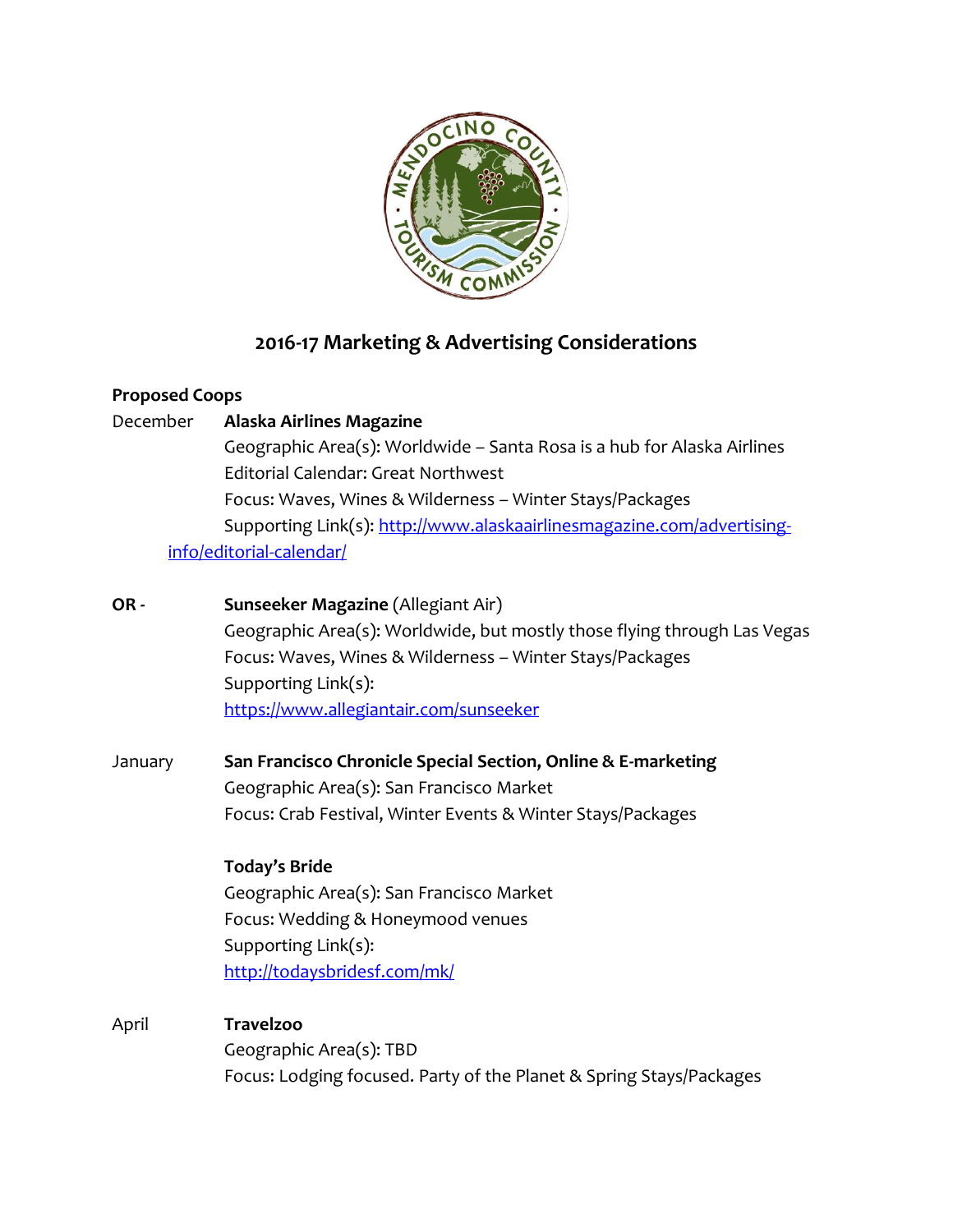## **Proposed Marketing/Advertising**

| <b>TBD</b>           | The Enthusiast Network (TEN)                                                     |
|----------------------|----------------------------------------------------------------------------------|
|                      | Geographic Area(s): Worldwide                                                    |
|                      | Focus: Action Sports, Surfing, Biking, Kayaking/Canoeing,                        |
|                      | <b>Supporting Links:</b>                                                         |
|                      | http://www.enthusiastnetwork.com/media-kits/action-outdoor-                      |
| network/grindty/     |                                                                                  |
|                      | http://www.enthusiastnetwork.com/media-kits/action-outdoor-network/bike/         |
|                      | http://www.enthusiastnetwork.com/media-kits/action-outdoor-                      |
| network/canoe-kayak/ |                                                                                  |
|                      | http://www.enthusiastnetwork.com/media-kits/action-outdoor-                      |
| network/surfing/     |                                                                                  |
| Sept & Oct           | <b>Small Market Meetings</b>                                                     |
|                      | Geographic Area(s): United States                                                |
|                      | Focus: September is Pacific Northwest & October is Meetings at the Beach         |
|                      | Supporting Link(s):                                                              |
|                      | http://7buo93si6i64257dgjr3n7fb.wpengine.netdna-cdn.com/wp-                      |
|                      | content/uploads/sites/4/2016/04/SMM-Rates-Ed-Cal_2016.pdf                        |
| October              | <b>Every Door Direct Mail Campaign</b>                                           |
|                      | Geographic Area(s): Sacramento, Oakland, San Francisco, Santa Rosa               |
|                      | Focus: Mushroom Festival, Fall & Winter Festivals                                |
| October              | Madden Media iBrochure & Contest                                                 |
|                      | Geographic Area(s): United States                                                |
|                      | Focus: General Destination, but focus on festivals & events. Included is a       |
|                      | giveaway of a package for the Crab Festival in January. Great feeder to build e- |
|                      | marketing database.                                                              |
|                      | Supporting links:                                                                |
|                      | http://maddenmedia.com/ibrochures/                                               |
|                      | http://vacationfun.com/                                                          |
| March                | <b>Breakfast Television Contest &amp; Vancouver Mission</b>                      |
|                      | Geographic Area(s): Vancouver                                                    |

Focus: Agriculture connecting it to Cesar Chavez Day in Canada (March 31).

Conduct a holiday giveaway through Breakfast Television to handle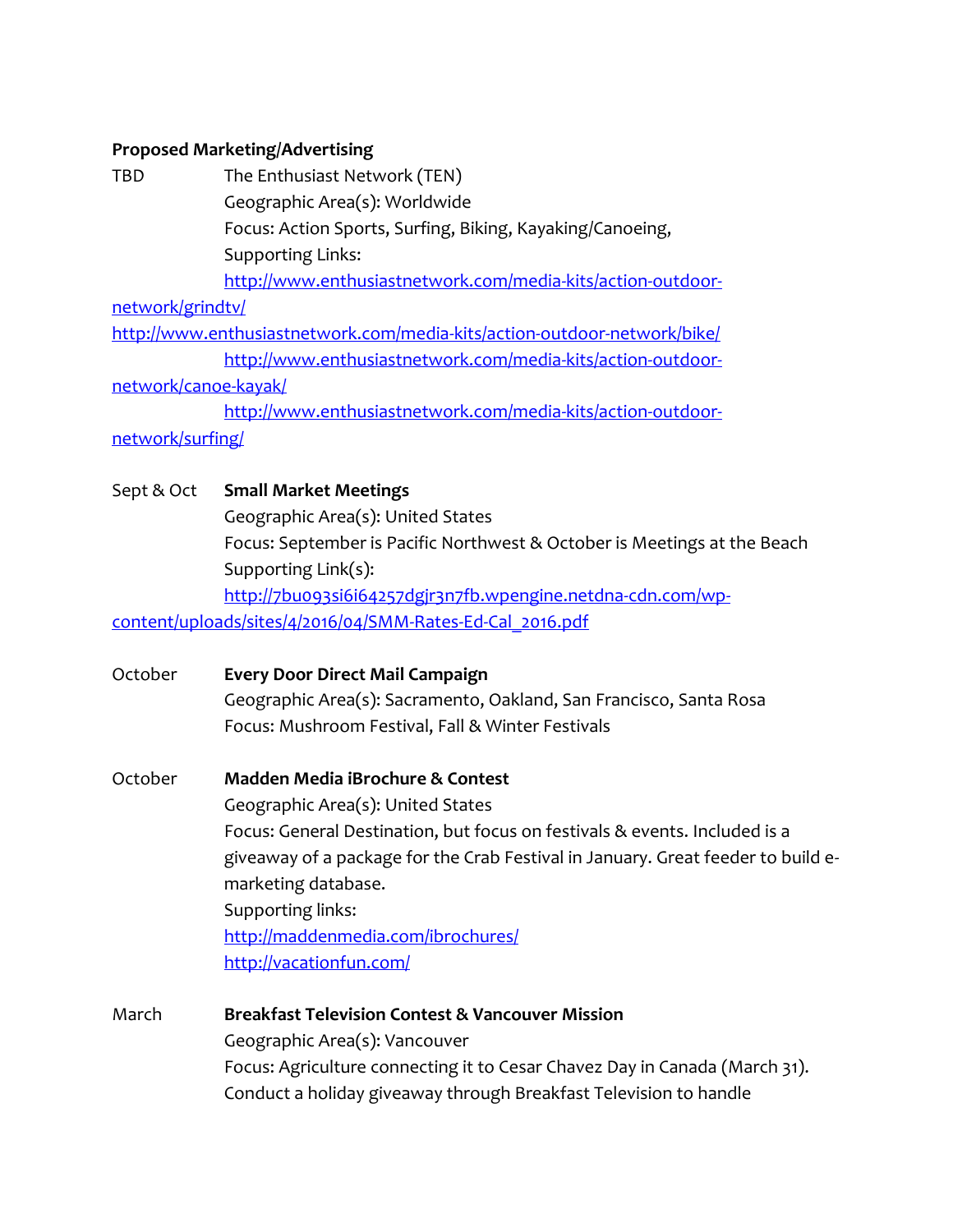international contest rules, plus see if there is an opportunity to appear on Breakfast Television to promote Mendocino County. Would coordinate a sales mission and an agency takeover at the main CAA office in Vancouver. Supporting links: <http://www.btvancouver.ca/contests/> <https://poidirectory.com/find/CAA-Vancouver.html>

#### **Proposed Trade/Consumer Shows**

| October 1-2     | San Francisco Ultimate Women's Expo<br>http://www.sfwomensexpo.com/ |
|-----------------|---------------------------------------------------------------------|
| October 22      | Sacramento Women's Expo<br>http://sacwomensexpo.com/exhibit/        |
| January 21 & 22 | <b>Bay Area Pet Expo</b><br>http://www.bayareapetexpo.com/          |

*\*Consult with the local wine associations about partnerships in Food & Wine Events in feeder cities.*

#### **Other**

#### **Train or Bus Wrap in Bay Area with unique & trackable URL**

<http://www.outfrontmedia.com/whereweare/markets/pages/san-francisco-oakland.aspx> <http://www.caltrain.com/about/doingbusiness/Advertising/trainads.html>

#### **Travelinformation.com**

Lead program to build email database and download of Visitor Guide. Designate a certain budget for the year, extend if needed. Based off of \$1/inquiry. <http://travelinformation.com/>

#### **Geo-fencing along the northern and southern borders of Highway 101**

Geo-fencing is the practice of using global positioning (GPS) or radio frequency identification (RFID) to define a geographic boundary. Then, once this "virtual barrier" is established, the administrator can set up triggers that send a text message, email alert, or app notification when a mobile device enters (or exits) the specified area.

#### **Queerty**